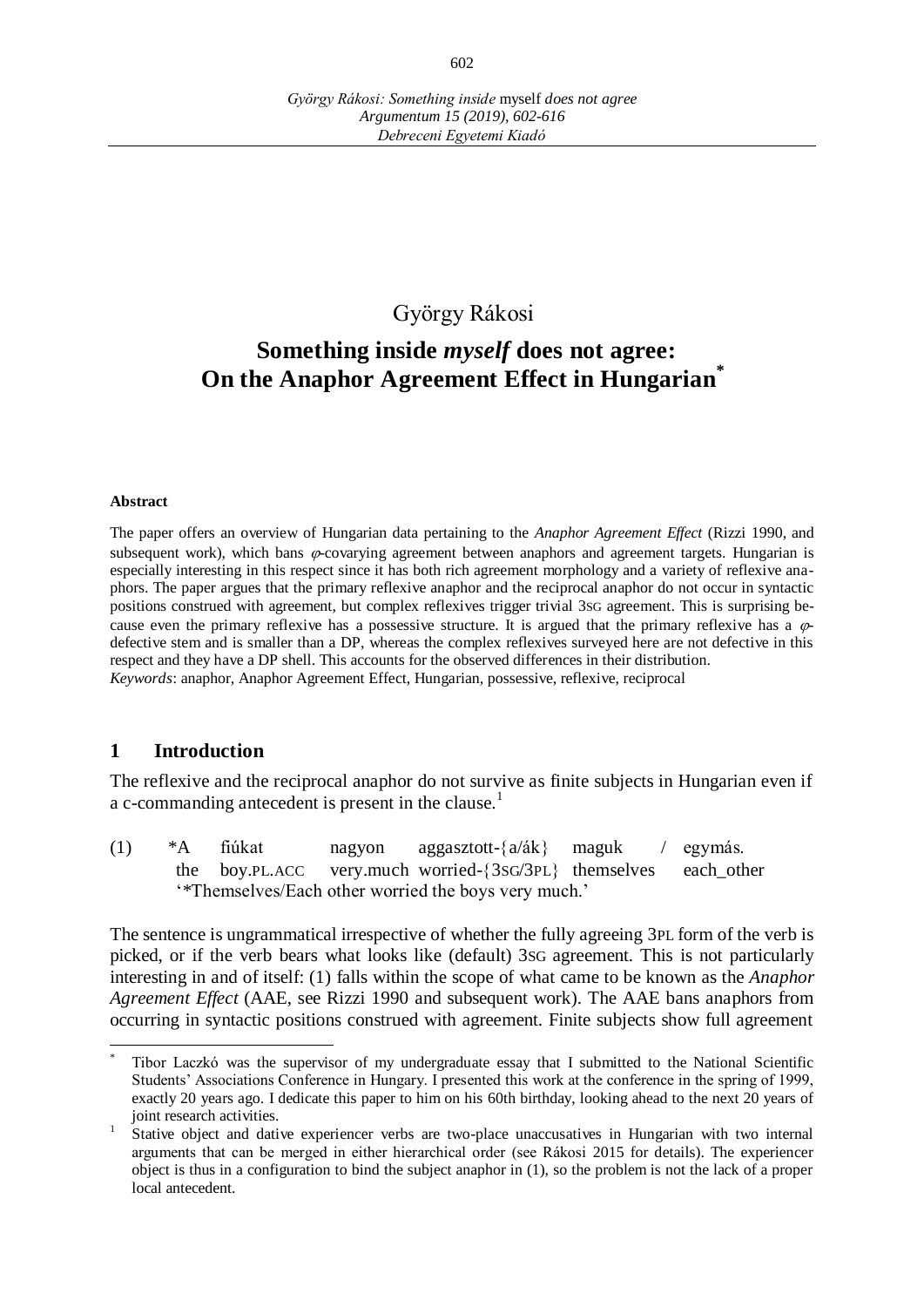603

with the verb in terms of NUMBER and PERSON in Hungarian, so it is not especially surprising that the standard reflexive and reciprocal anaphor are not licensed as finite subjects.

There are two factors nevertheless that complicate the picture. The first of these stems from variation across different reflexive types. The default argument reflexive, *maga* ʻhimself' has morphologically more complex forms: *önmaga* and *saját maga*. *Maga* is historically a bodypart reflexive with a possessive structure, and though its etymology is not transparent for native speakers, its possessive origin is still manifest in its grammar.<sup>2</sup> *Önmaga* is derived through adding the prefix *ön*- ʻself-' to this reflexive core, whereas *saját maga* contains the possessive adjective *saját* ʻown'.<sup>3</sup> Both of these two complex reflexives may function as finite subjects, showing "default" 3SG agreement with the verb. Compare (2) to (1):

(2) A fiúkat nagyon aggasztott- $\{a/*ak\}$  önmaguk / saját maguk. the boy.PL.ACC very.much worried-{3sG/3PL} themselves themselves ʻTheir own selves worried the boys very much.'

Possessive constructions represent another complicating factor relevant in the context of the AAE. Possessor pronouns show agreement with the possessum in Hungarian, and this morphology licenses the *pro*-drop of the pronominal possessor (just like subject pronouns can be *pro*-dropped, not shown here):

|  |          | $(3)$ a. az $(\text{én})$ ágy-am |            | b. $a(z)$ (te) ágy-ad c. az ( $\ddot{o}$ ) ágy-a |           |                                          |
|--|----------|----------------------------------|------------|--------------------------------------------------|-----------|------------------------------------------|
|  |          | the I bed-POSS.1sG               |            |                                                  |           | the you bed-POSS.2sG the he bed-POSS.3sG |
|  | 'my bed' |                                  | 'your bed' |                                                  | 'his bed' |                                          |

Interestingly, each of the anaphors are grammatical *qua* possessors, and they all show what again appears to be prima facie 3sG agreement with the possessum:<sup>4</sup>

| (4) | $a(z)$ magunk/önmagunk/saját magunk/ egymás | bai-a                   |
|-----|---------------------------------------------|-------------------------|
|     | the ourselves                               | each other problem-poss |
|     | 'our own / each other's problem'            |                         |

 $\overline{1}$ 2 See Bartos (1999: 104), den Dikken et al. (2001: 148), den Dikken (2006: 14), Rákosi (2011), Coppock & Wechsler (2012: 704), and Bárány (2015: 210) for arguments that *maga* ʻhimself' has a grammatically active possessive structure. This is the reason why *maga* patterns up with lexical noun phrases (true possessives included) in the contexts we discuss below.

*Maga* shows the full possessive paradigm, and the agreement morphology on the stem *mag*- (meaning 'core' in current Hungarian, possibly a derivative of a former 'body' interpretation) spells out the  $\varphi$ -features of the anaphor:

| (i) | magam | 'myself'   |       | <i>magunk</i> 'ourselves'   |
|-----|-------|------------|-------|-----------------------------|
|     | magad | 'yourself' |       | <i>magatok</i> 'yourselves' |
|     | maga  | 'oneself   | maguk | 'themselves'                |

The phonological shape of the possessive morphology does not entirely follow the productive synchronic pattern, but this, as well as the finer details of the segmentation of these forms are not directly relevant for our current concerns. Hungarian has no grammatical gender, so agreement phenomena do not target gender features.

We do not gloss this possessive morphology in (4) as 3SG for reasons which will become evident in section 5. The definite article has two allomorphs in Hungarian, *a* ʻthe' is used when it precedes a word starting with a consonant, and *az* ʻthe' precedes words starting with a vowel.

<sup>3</sup> See Rákosi (2009, 2011) for a description of the grammar of these two complex reflexives. The Hungarian reflexive has other complex variants, too. We mention another one in passim in footnote 14 in Section 5.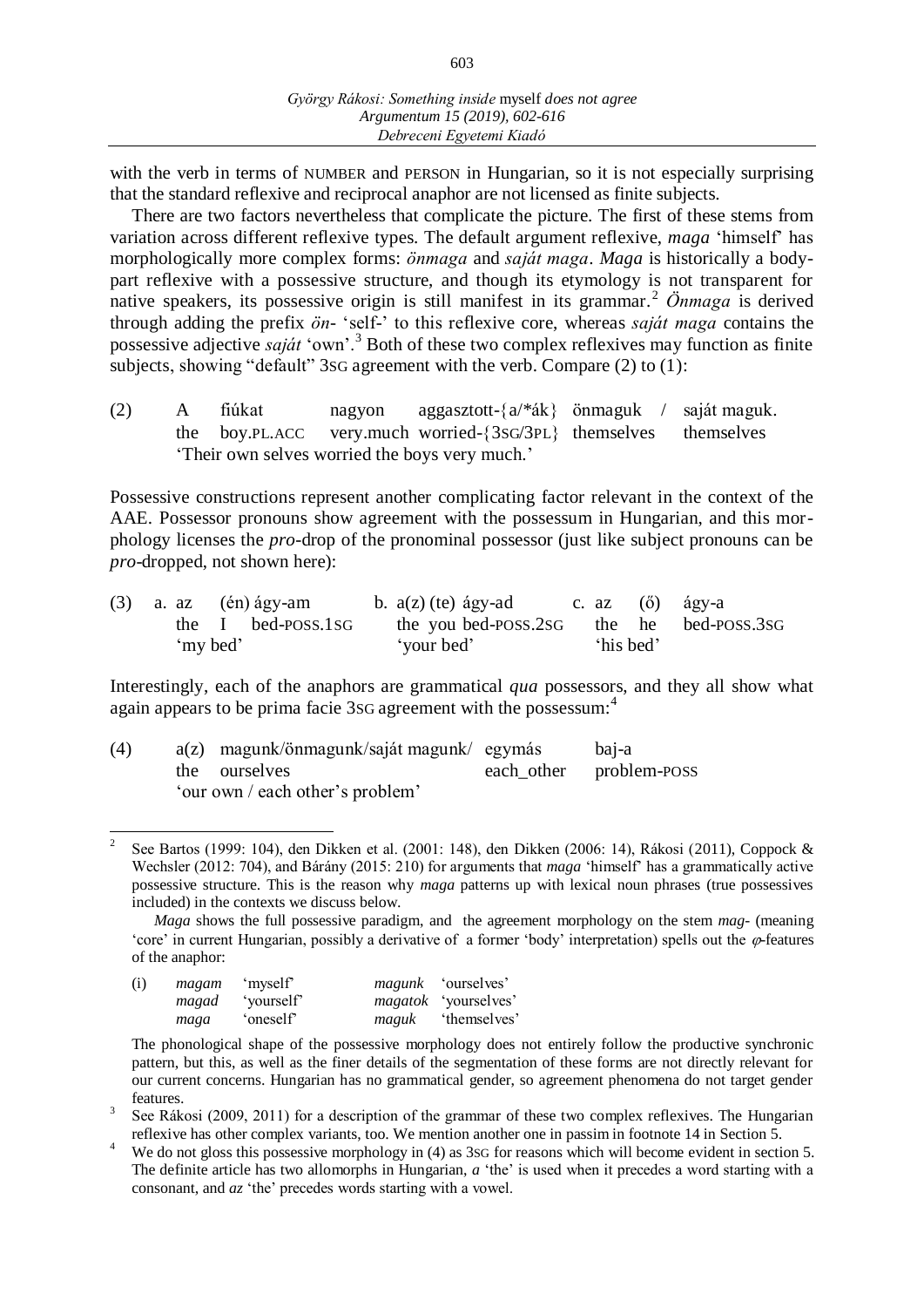604

So while only complex reflexives can function as finite subjects, any of the Hungarian anaphors can occupy the unmarked possessor position of the Hungarian noun phrase.

This distribution raises at least two fundamental questions. First, what is the grammatically relevant difference between complex reflexives and the rest of the anaphors such that only the former can be finite subjects? Second, what is the relevant difference between the syntax of finite subjects and possessors, given that the unmarked possessive position can host any of the anaphors?

The pertinent literature on Hungarian contains partial answers to these questions. Haegeman (2014: fn. 8.) notes that the reciprocal anaphor cannot be a finite subject in Hungarian, but it can be a possessor. She adds without further comment that the reciprocal possessor does not trigger agreement on the possessum. The coverage of this assumption should presumably also include at least the primary reflexive *maga* ʻhimself' in (4), given that we know that this form shows the same AAE-distribution that the reciprocal does. It need not be immediately obvious in this respect whether the complex reflexives trigger agreement in (4) or not. Laczkó (2013) develops an LFG-based analysis to account for the reflexive facts. He proposes two distinct lexical entries for *maga* ʻhimself', one constrained not to be a subject or a possessor (this is the one that fails in (1)), and another one constrained to be a non-finite subject or a possessor showing third person agreement with the head (4). Further details of this analysis will be discussed in Section 4 below. What is immediately relevant for our concerns is that Laczkó (2013) solves the AAE-related problems by postulating the existence of two distinct uses of the primary reflexive anaphor. Since the reciprocal anaphor needs an analogous treatment, such duplication would be necessary for the reciprocal, too, while AAE concerns do not necessitate this move for the complex reflexives.

My aim in this paper is to carry out a thorough survey of the Hungarian descriptive background in search of an answer to the two questions posed above. I argue that the AAE indeed amounts to the lack of agreement as far as the reciprocal and primary reflexive are concerned. What makes the primary Hungarian reflexive different from other possessive reflexives cited in the literature, is that it has a highly grammaticalized possessive structure with a deficient head. The extra morphology on complex reflexives is needed to overcome this deficiency and to help complex reflexives survive in positions construed with agreement.

The structure of the paper is as follows. In Section 2, I briefly survey the literature on the AAE, focusing on apparent exceptions that Tucker (2010) refers to as *evasion strategies*. In Section 3, I present Laczkó's (2013) account in more detail, and I argue against the idea that the postulation of distinct lexical entries for anaphors solves all the problems that the AAE triggers. In Section 4, I show that it is unlikely that case deficiency plays a role in the distribution of the Hungarian data. In Section 5, I scrutinize pertinent agreement phenomena to argue that anaphors either manifest true 3SG agreement in Hungarian or they do not agree. I round up and conclude in Section 6.

#### **2 The Anaphor Agreement Effect**

The Anaphor Agreement Effect of Rizzi (1990) has attracted considerable attention in the literature, see, a.o., Woolford (1999), Sundaresan (2014), Tucker (2010) and Preminger (2019) for particularly insightful overviews. The emerging consensus on its empirical scope is that variation in feature content within the paradigm of an anaphor does not correlate with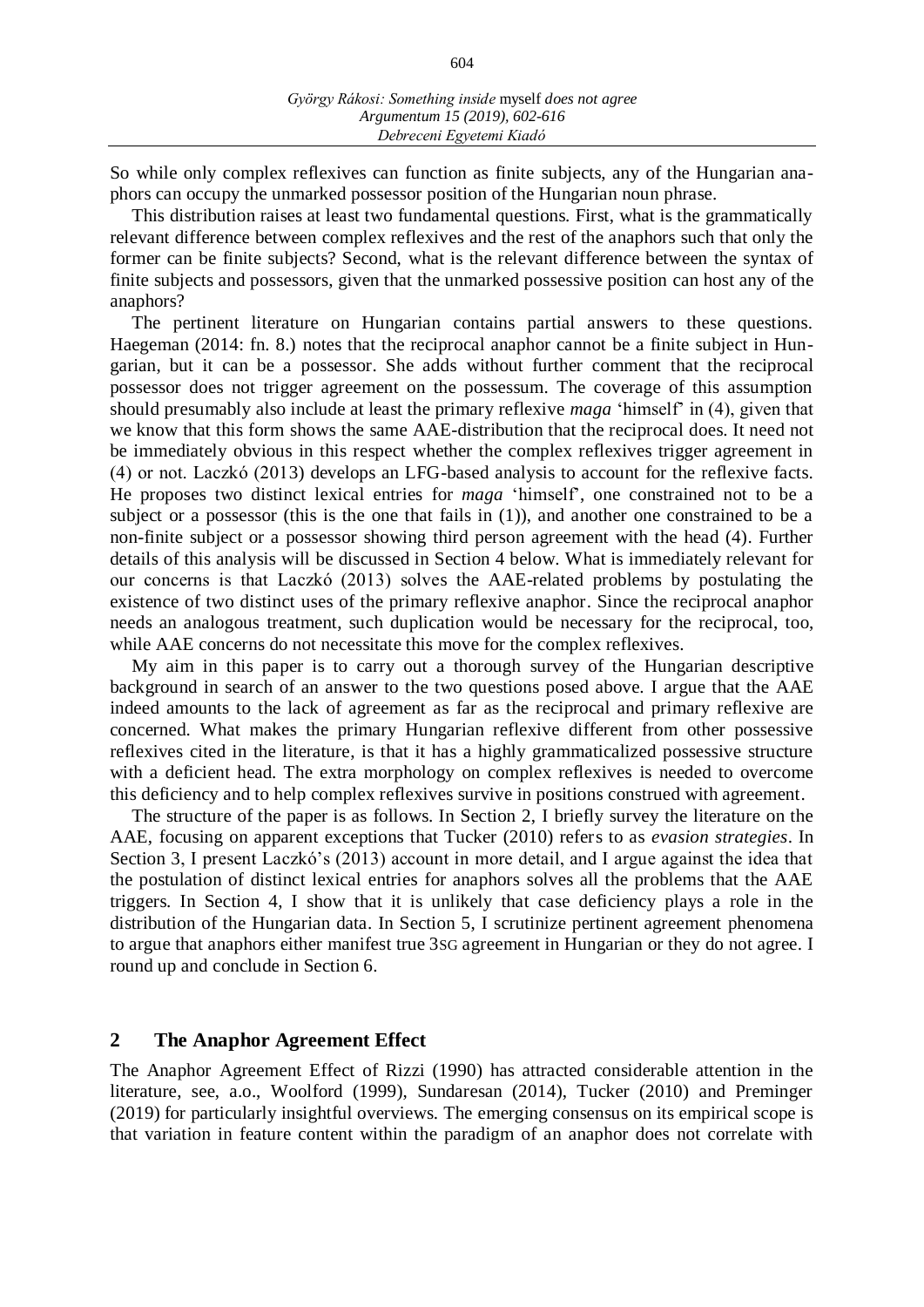pertinent variation on agreement targets.<sup>5</sup> The following formulation is from Sundaresan  $(2014:22)$ :<sup>6</sup>

(5) Anaphor Agreement Effect (Sundaresan 2014: 22) *Anaphors typically do not occur in syntactic positions construed with covarying φmorphology.*

The AAE thus rules out the agreeing variant of the Hungarian anaphors in (1) above. (6) is another pertinent example from Italian:

(6) **Italian (**Rizzi 1990:33)

 \**A loro interessano solo se stessi*. to them.DAT interest.3PL only themselves.NOM 'They are interested only in themselves.'

There are two ways in which the reflexive can be saved in this context in Italian, each representing a distinct *evasion strategy* in the sense of, a.o., Tucker (2010). The reflexive can be buried inside an extra structural layer (a PP in (7a)), or it may show non-covarying, *default φ*-agreement (7b).

#### (7) **Italian**

|                                           | a. A loro importa solo di se stessi.                                   |  | to them.DAT matter.3sG only of themselves.NOM | (Rizzi 1990:33)    |  |  |  |  |  |  |
|-------------------------------------------|------------------------------------------------------------------------|--|-----------------------------------------------|--------------------|--|--|--|--|--|--|
| 'All that matters to them is themselves.' |                                                                        |  |                                               |                    |  |  |  |  |  |  |
| $b^{(?)}$ A loro                          | interessa solo se stessi.<br>'They are interested only in themselves.' |  | to them.DAT interest.3sG only themselves.NOM  | (Tucker $2010:4$ ) |  |  |  |  |  |  |

While it is the PP layer that saves the anaphor in  $(7a)$ , a possessive structure may play the same role elsewhere. Consider the following Greek example.

(8) **Greek** (Anagnostopoulou & Everaert 1999: 108)

O eaftos tu tu aresi tu Petru. [the self his].NOM CL.DAT like.3SG the Petros.DAT 'His own self appeals to Petros.'

The Greek *o eaftos tu* 'himself' is a complex reflexive in Greek with a transparent possessive structure, and it is grammatical in the subject position of finite unaccusative verbs. Discussing

l 5 For arguments against the theoretical relevance of the AAE, see Everaert (2001) and Reuland (2011).

<sup>6</sup> Sundaresan (2014) also adds the following corollary to this:

<sup>(</sup>i) *If an anaphor does occur in this position, there must be some other element in the local domain that can instead serve as the source of agreement, both for the verb and the anaphor*.

This is required to account for a special strategy in Tamil that appears to escape the AAE. Sundaresan argues that it in fact does not, but since no similar construction is present in the Hungarian data surveyed here, the formulation in (5) is sufficient for our purposes.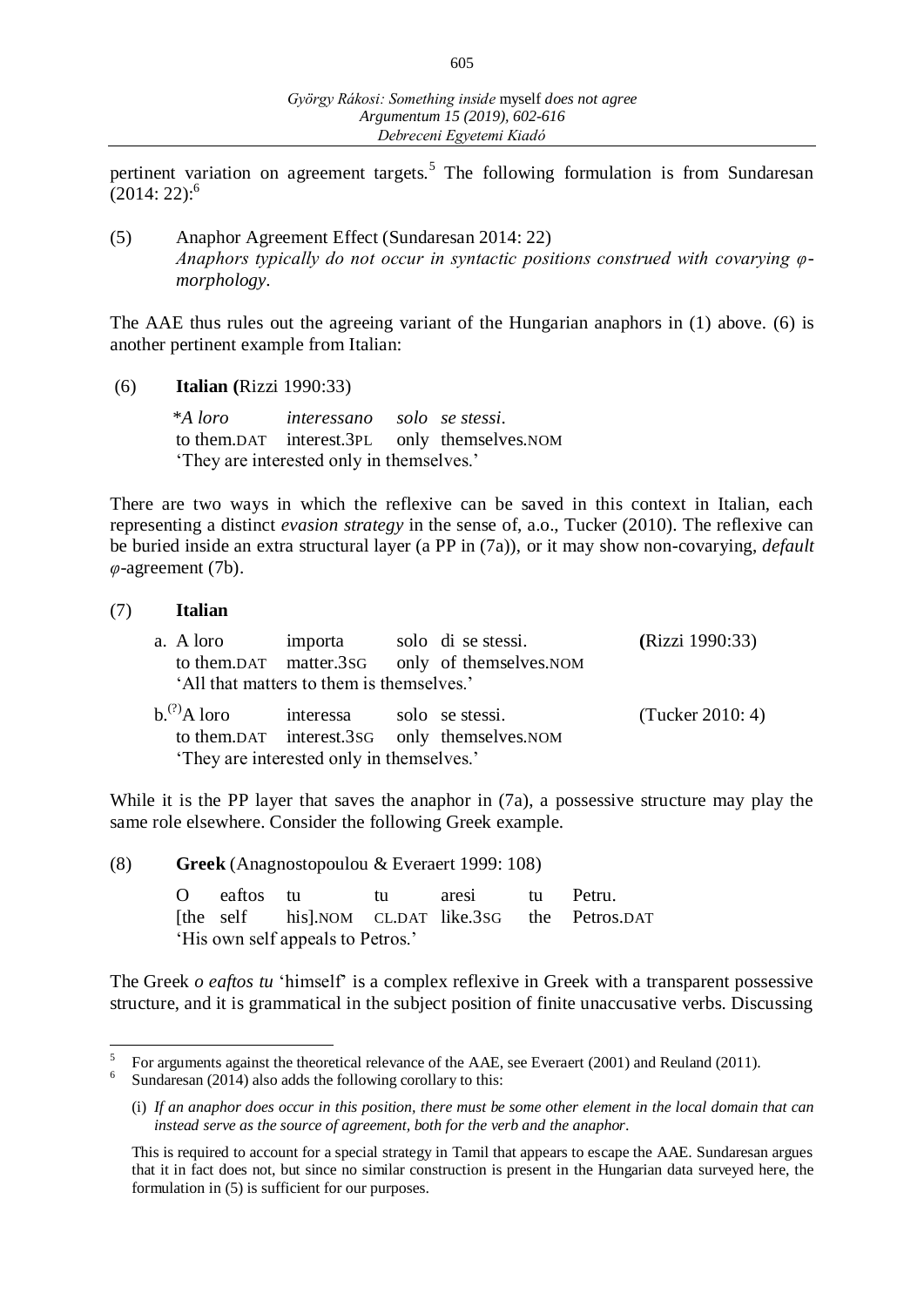similar examples, like the Basque reflexive anaphor *bere buru* (lit. ʻhis/her head'), Preminger (2019) argues that the possessive construction explicitly spells out a cross-linguistically available *encapsulation* structure for the anaphor. The  $\varphi$ -features that participate in binding are located inside this structure (associated, effectively, with the possessive pronominal variable), and the external DP layer carries invariant  $3sG$  agreement features.<sup>7</sup> In this sense, the agreement pattern attested in (8) is trivial 3SG agreement with a possessive DP.

Below I argue that the Hungarian anaphors we survey here either also show 3SG agreement or they do not agree at all because they occupy a non-agreeing position. Thus the notion of default agreement need not be evoked in the explanation of the Hungarian data. The contrast between the primary Hungarian anaphors and the Greek reflexive does require an explanation, however, since only the latter can be a finite subject. Remember that the complex reflexives of Hungarian *are* grammatical as finite subjects (1). This is again less surprising than the ungrammaticality of the primary reflexive in the self-same context, given that the Hungarian primary reflexive is a body-part reflexive of a possessive origin.

#### **3 Two reflexive entries solve the problem?**

As mentioned in the introduction (Section 1), Laczkó (2013) postulates the existence of two types of lexical variants of *maga* ʻhimself', regarding each a distinct type of reflexive anaphor. The examples in (9) illustrate his analysis, which is represented in (10) by the two LFG-style lexical entries.

| (9) | a.*Nekem                                                           | nagyon tetszem<br>DAT.1SG very.much appeal.1SG<br>intended: 'I like myself very much.'                                                                                                                                                           | / tetszik<br>appeal.3sG            | magam.<br>myself                                    |
|-----|--------------------------------------------------------------------|--------------------------------------------------------------------------------------------------------------------------------------------------------------------------------------------------------------------------------------------------|------------------------------------|-----------------------------------------------------|
|     | b. Megvan nekem a<br>DAT.1SG<br>PRT.is<br>'I have my own problem.' | magam<br>the                                                                                                                                                                                                                                     | *baj-om<br>myself trouble-poss.1sG | baj-a.<br>$\sqrt{2}$<br>trouble-POSS                |
|     |                                                                    | (10) a. $magam_1$ , PRON ( $\uparrow$ PRED) = 'PRO'<br>$(\uparrow$ PRON-TYPE) = REFL<br>$\{ \sim (SUBJ \uparrow)   \sim (POSS \uparrow) \}$<br>$(\uparrow$ PERS) = 1<br>$(\uparrow$ NUM) = SG                                                    | (i)<br>(ii)<br>(v)                 | (iii)<br>(iv)                                       |
|     |                                                                    | b. <i>magam</i> <sub>2</sub> , PRON $(\uparrow$ PRED) = 'PRO'<br>$(†$ PRON-TYPE) = REFL<br>$\{(SUBJ \uparrow)   (POS \uparrow) \}$<br>$\sim$ (TENSE $\uparrow$ )<br>$(\uparrow$ PERS) = 3<br>$(\uparrow \sigma$ PERS) = 1<br>$($ ↑σ NUM $)$ = SG | (x)                                | (vi)<br>(vii)<br>(viii)<br>(ix)<br>$(x_i)$<br>(xii) |

 $\overline{a}$ 7 See Tucker (2010) for a detailed account of the agreement relations that possessive reflexives of the Greek type (8) trigger.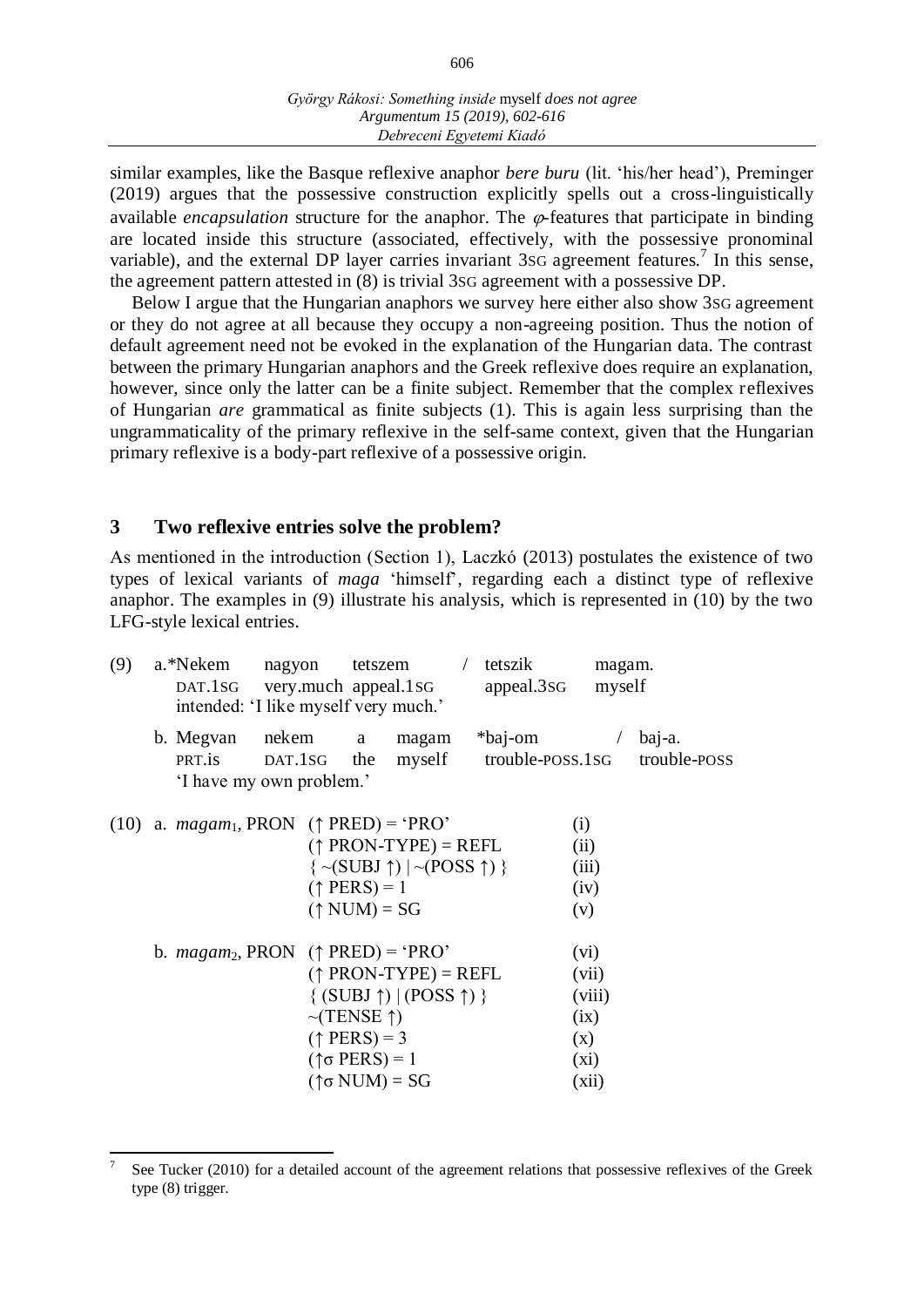(9a) contains the standard argument reflexive, and the relevant, LFG-style lexical entry is in (10a). This reflexive is ungrammatical as a subject or as a possessor (iii), and it has 1SG agreement features (iv-v).

(10b) illustrates another lexical variant of the reflexive. This items has to be either a subject or a possessor (viii) in non-finite contexts (ix). The possessive construction in (9b) is one such context. It has a third person feature for syntactic agreement purposes (x), but it also has a pair of 1SG features, which are projected to the semantic structure of the LFG architecture (xi-xii). Thus the two reflexives differ also in terms of having syntactically active 1sG agreement features (10a) or only semantically relevant 1sG binding features.<sup>8</sup>

One may indeed find independent arguments to treat reflexive possessors as a special case in Hungarian. Rákosi (2014, to appear) shows that reflexive possessors are exempt anaphors in Hungarian that depend on prominent discourse antecedents for their licensing. As such, they can occur without a clause-mate antecedent, as happens in (11).

(11) Aztán csak [DP a magam lépt-e-i ] koppantak a csendben. then only the myself step-POSS-PL slapped.3PL the silence.in ʻThen it was only my steps that slapped in the silence.'

In other words, these reflexive possessors have a logophoric character. Be that as it may, this logophoric character may provide motivation for the postulation of a specific reflexive entry, as in (10b), but this step itself achieves little in accounting for the questions we investigate here. It provides no explanation, for example, for why these purported logophoric pronouns are capable of entertaining 3SG agreement (as in (10b)), unlike argument reflexives; or why logophoric uses of the primary reflexive are ungrammatical in finite subject positions (1).

We may add to this that most reciprocal possessors have no logophoric character in Hungarian, and they normally require a proper c-commanding antecedent within the clause:<sup>9</sup>

(12) A fiúk<sub>i</sub> meglátogatták  $\lceil_{DP}$  egymás<sub>i</sub> szüle-i-t]. the boys visited.3PL each other parent-POSS.PL-ACC ʻThe boys visited each other's parents.'

l

In other respects, the reciprocal anaphor patterns up with the reflexive anaphor as far as the AAE is concerned. So, mutatis mutandis, we may either reduplicate reciprocal entries along the lines in (10), or we assume that both the primary reciprocal anaphor and the reflexive have a single representation for *all syntactic contexts*. The latter assumption is simpler on the one hand, and, as I argue below, it leads on the other hand to a better understanding of the observed distribution of anaphoric elements in Hungarian.<sup>10</sup>

<sup>8</sup> Preminger (2019) argues that  $\varphi$ -feature matching between binders and anaphors cannot be reduced to syntactic  $\varphi$ -feature agreement, and thus binding into anaphors with what he refers to as encapsulation structures is not an instance of a syntactic agreement process. In essence, Laczkó's (2013) proposal for (10b) is the restriction of a Preminger-type analysis to a subset of the occurrences of *maga* ʻhimself' in Hungarian.

<sup>9</sup> See Szűcs (2019) for a discussion of Hungarian reciprocal possessors that have a discourse antecedent.

<sup>&</sup>lt;sup>10</sup> The reader may note that the D-head is occupied by the definite article if the possessor is the reflexive, but there is no definite article by reciprocal possessors. In Rákosi (2017, to appear) I argue that this is no accident. The definite article spells out the left edge of the DP-phase and thus makes the dependency between the reflexive possessor and a clause-mate antecedent non-local (which, in turn, explains why these reflexives are discourse sensitive). Reciprocal possessors, on the other hand, occupy a position on the edge of the DPphase, and thus are directly accessible from the matrix clause for the purposes of binding. See Despić (2011,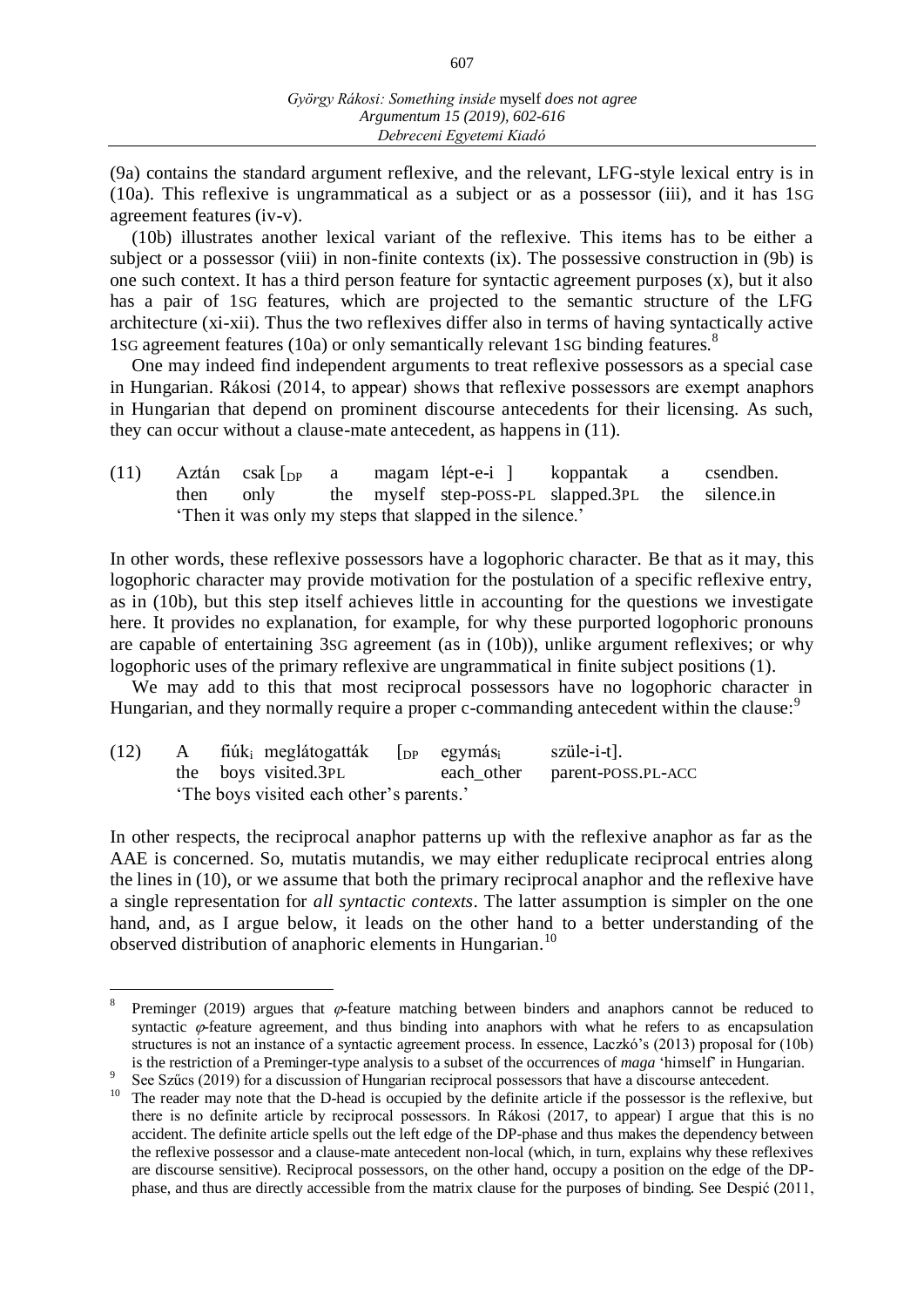#### **4 Could it be case deficiency?**

One potential reason behind the ungrammaticality of the primary anaphors in finite subject positions could be their purported case deficiency: if their paradigm includes no nominative form, and finite subjects bear nominative case, then primary anaphors may fail to function as finite subjects for the lack of a nominative form. Nominative is the unmarked case in Hungarian, but it has been shown for unmarked possessors that they are genuinely caseless.

The argument goes as follows (see Bartos 2011: 36–37, É. Kiss 2012: 170, and Dékány 2015: 1140–1141). Adnominal demonstratives occur in the presence of the definite article in Hungarian, and they show case concord with the head noun they modify. Thus the dative experiencer has a dative proximal demonstrative in (13), and, under the assumption that finite subjects bear nominative case, the demonstrative within the subject DP also bears nominative case.

| (13) | Ez. | a | fiú | tetszik                                                        |  | ennek a lánynak. |
|------|-----|---|-----|----------------------------------------------------------------|--|------------------|
|      |     |   |     | this. NOM the boy. NOM appeal. 3s this. DAT the girl. DAT      |  |                  |
|      |     |   |     | 'This boy appeals to this girl.' ('This girl likes this boy.') |  |                  |

Unmarked possessors cannot be modified by this demonstrative (14a), the possessor needs to receive dative marking for the demonstrative to be licensed (14b).

- (14) a.\*ez a lány barát-ja this the girl friend-POSS intended: ʻthis girl's friend'
	- b. ennek a lánynak a barát-ja this.DAT the girl.DAT the friend-POSS ʻthis girl's friend'

The reason why (14a) fails is that the demonstrative requires case marking, but unmarked possessors are genuinely caseless so there is nothing to copy.

If we then assume that the primary reflexive and the reciprocal anaphor have no nominative forms, then that assumption itself may explain why they make good possessors but fail as finite subjects. Nevertheless, we have independent reasons to think that even the primary anaphors may not obviously be case deficient. Here I discuss one such argument that concerns the reflexive.

The primary reflexive *maga* ʻhimself' also functions as a reflexive intensifier in Hungarian, with all the usual intensifier functions (see König & Gast 2006). In this use, the reflexive copies the case of its associate, nominative in (15a) and (15c), and accusative in (15b). The subject pronoun in (15a) and the object pronoun in (15b) may be spelled out or *pro-*dropped.

(15) a. Holnap (én) magam megyek oda. tomorrow I.NOM myself.NOM go.1SG there ʻTomorrow I go there myself.'

 $\overline{a}$ 

<sup>2015)</sup> and Reuland (2011) for two accounts that elaborate on the cross-linguistic correlation between definiteness marking and binding into possessives.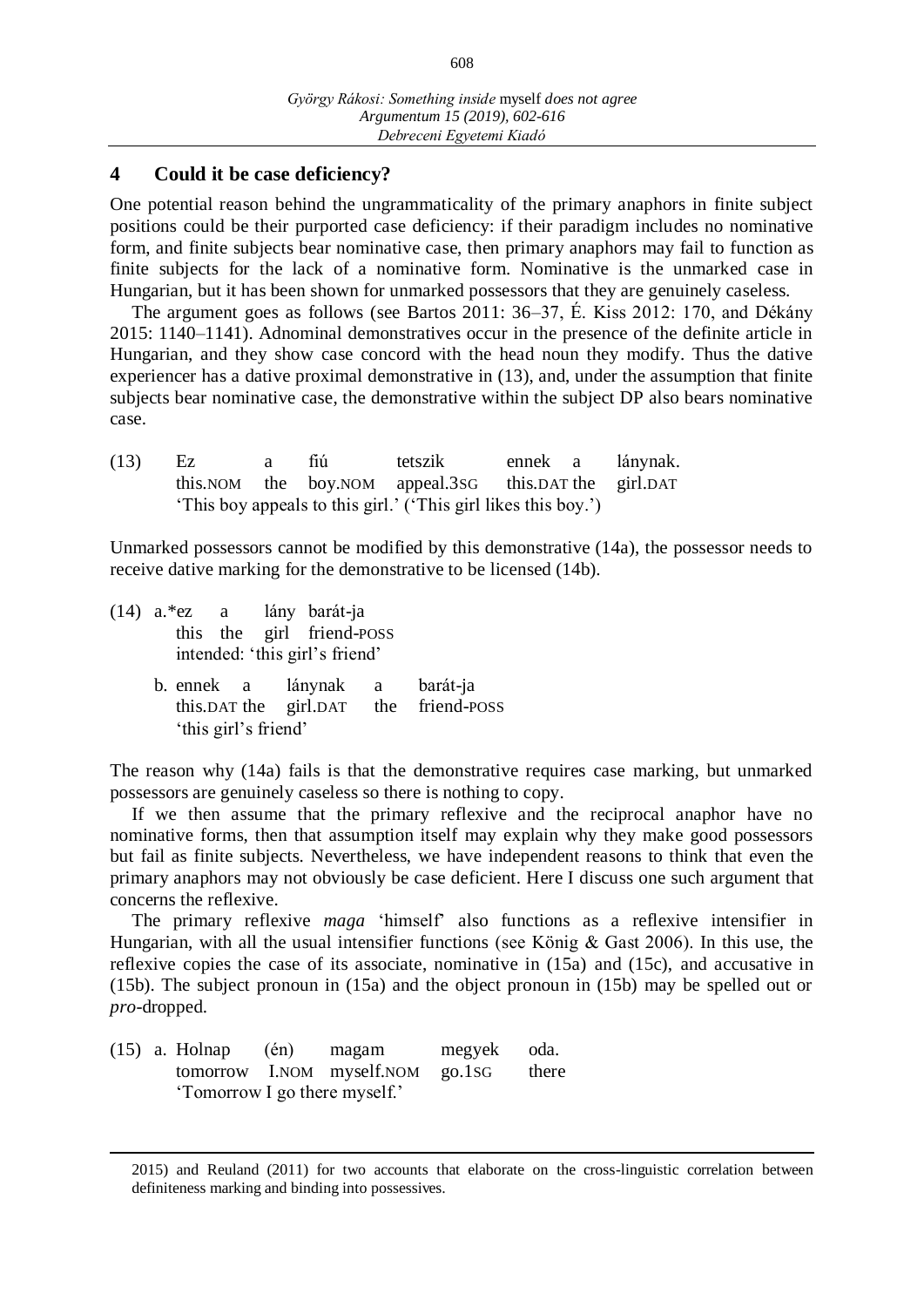|                    |                            | 'Why didn't you ask he himself?' |      | b. Miért nem (ő-t) magá-t kérdezted<br>why not he-ACC himself-ACC asked.2sG | meg?<br><b>PRT</b> |
|--------------------|----------------------------|----------------------------------|------|-----------------------------------------------------------------------------|--------------------|
| c. János maga írta | 'John wrote this himself.' | John himself wrote.3sG this.ACC  | ezt. |                                                                             |                    |

Interestingly, this intensifier is ungrammatical if it is to co-occur with an unmarked pronominal possessor. The intended reading below should be akin to that of *one's own*  possessors in English, but this particular construction is ungrammatical in Hungarian:

(16) a. a János (\*maga) barát-ja the John himself friend-POSS ʻJohn's friend' b. az én (\*magam) barát-om the I myself friend-POSS.1SG ʻmy friend'

If intensifier *maga* manifests case concord with its associate, then it copies nominative case in (15a) and (15c); and it fails in (16) because unmarked possessors are caseless. So the ungrammaticality of (16) possibly stems from the same source that leads to the ungrammaticality of (14a).

The intensifier use of the reflexive is arguably different from other uses of the primary reflexive that we have covered so far. But it is still the case that the reflexive intensifier can be shown to have a nominative variant. The most straightforward assumption is that *maga* ʻhimself' is not case deficient in any of its uses, and in the absence of obvious evidence to the contrary, I will assume here that this is so. Thus what lies behind the observed syntactic distribution of the Hungarian anaphors is not case-driven constraints, but issues in  $\varphi$ -feature agreement, as is expected if the AAE is an operative principle of grammar.

### **5 Anaphors and agreement**

 $\overline{a}$ 

Inflecting postpositions show  $\varphi$ -feature agreement with their pronominal complements in Hungarian, and this licenses the *pro*-drop of pronouns in this context, too  $(17)$ .<sup>11</sup> If the complement of the postposition is non-pronominal, no agreement morphology is present (18).

|  | $(17)$ a. $(én-)mellett-em$<br>I-beside-1sG<br>'beside me' |      | b. $(te-)mellett-ed$ c. $(0-)mellett-e$<br>you-beside-2sG<br>'beside you' | he-beside-3sG<br>'beside him' |      |                                                     |                   |
|--|------------------------------------------------------------|------|---------------------------------------------------------------------------|-------------------------------|------|-----------------------------------------------------|-------------------|
|  | $(18)$ a. János mellett<br>John beside<br>'beside John'    | b. a | $fi\mathfrak{u}(k)$ mellett<br>the boy.(PL) beside<br>'beside the boy(s)' |                               | c. a | ház-unk<br>the house-poss.1PL<br>'beside our house' | mellett<br>beside |

Case markers are analogous in this respect, but I focus on inflecting postpositions for expository purposes. See Dékány (2011) and Hegedűs (2013) for recent overviews of the grammar of Hungarian PPs.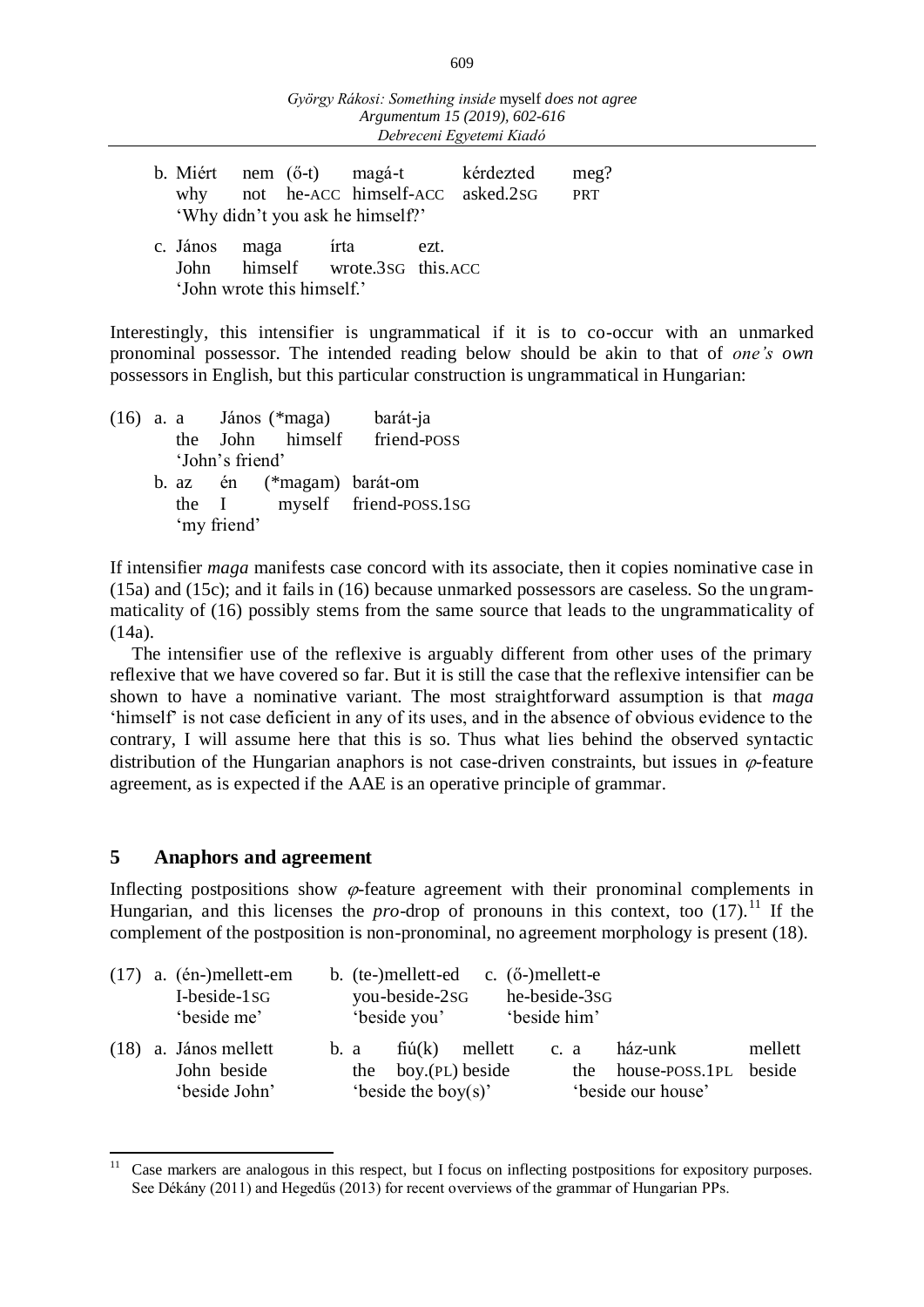Each of the anaphors is grammatical in this position, and none show any agreement with the P-head:

(19) a(z) magam/önmagam/saját magam/ egymás mellett the myself each other behind ʻbeside myself/each other'

Thus the anaphors pattern up with referential DPs and not with pronouns here. Since this construction is a clear demonstration of a context where  $\varphi$ -agreement is manifest otherwise (17), we can safely conclude that anaphors do not participate in any agreement with the Phead, in compliance with the AAE.

This gives us a vantage point to approach the possessive facts. In the possessive construction, personal pronoun possessors (20a), reflexives (20b), reciprocals (20c), lexical DPs (20d) and possessive constructions *qua* possessors all trigger what superficially looks like the same morphology on the possessum.<sup>12</sup> So the overt contrast we observe between (17) and (19) is absent here.

- (20) a. az ő könyv-e the he book-POSS.3SG ʻhis book'
	- b. a magam/önmagam/saját magam könyv-e the myself book-POSS ʻmy own book'
	- c. egymás könyv-e each other book-POSS ʻeach other's book'
	- d. a lány könyv-e the girl book-POSS ʻthe girl's book'
	- e. a nagyapá-m könyv-e the grandfather-POSS.1SG book-POSS ʻmy grandfather's book'

Bartos (1999), however, argues that while phonologically zero agreement morphology is present in the case of pronominal possessors (20a), lexical noun phrases (20d-e) do not agree with the possessum (see also É. Kiss 2002). I argue here that anaphoric possessors (20b-c) pattern up with lexical noun phrases in this respect.

Bartos' (1999) argument rests on agreement facts concerning coordinate possessors. Consider the contrast between his two examples (Bartos 1999: 34):

 $12\,$ <sup>12</sup> For expository purposes, I do not discuss plural examples. Plural possessors show anti-agreement effects, which are largely orthogonal to our current concerns. Anti-agreement is not present in the finite domain, and this leads den Dikken (1999, 2006) and Csirmaz (2006) to propose differential treatments for finite subject agreement and possessor agreement. This is in line with the argumentation presented here.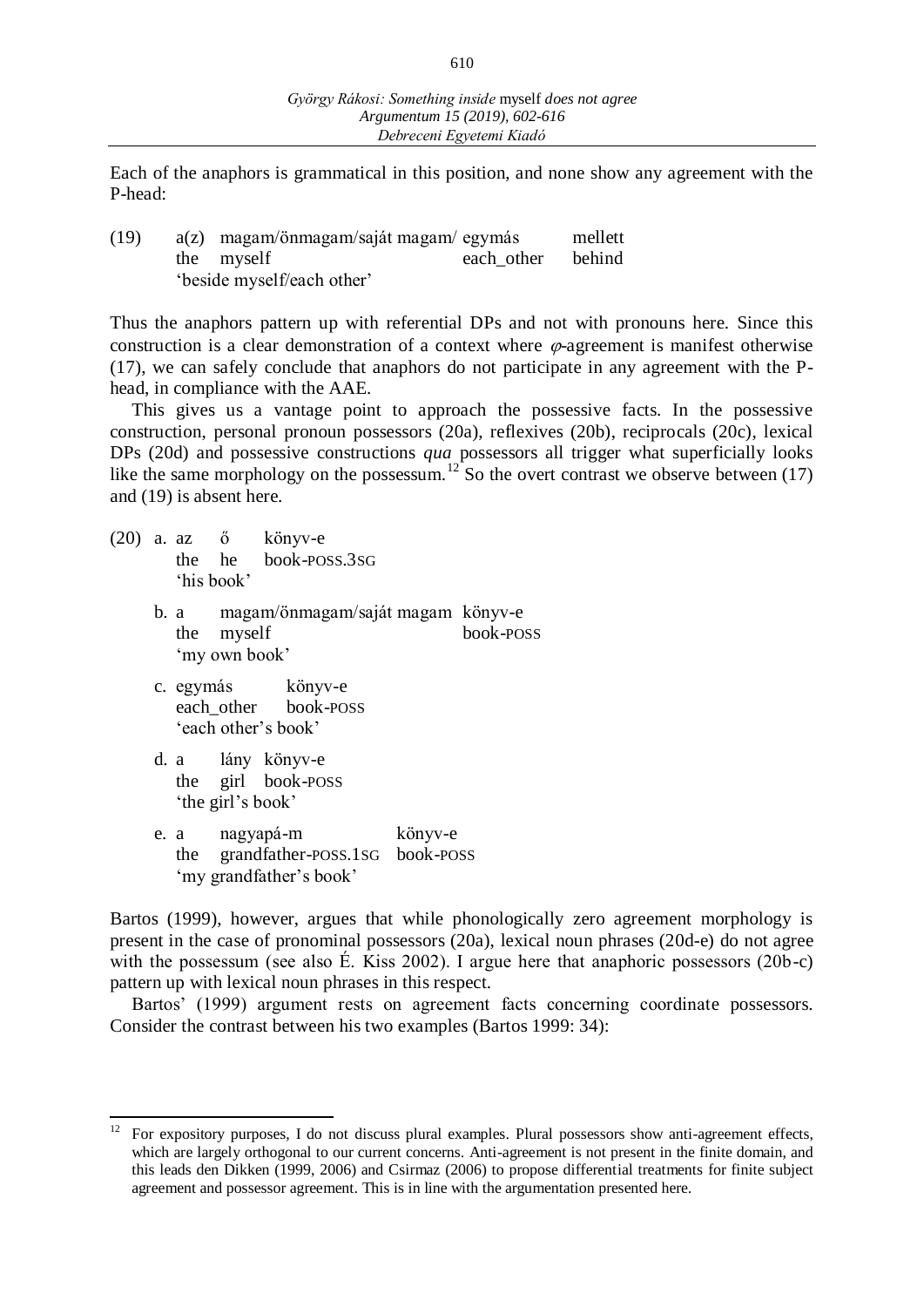- (21)  $a^{27}Ez$  itt a Péter és az én ház-am. This here the Peter and the I house-POSS.1SG 'This is here is the house of me and Peter.'
	- b.\*Ez itt az ő és az én ház-am. This here the he and the I house-POSS.1SG 'This here is the house of him and Peter.'

Bartos argues that the ungrammaticality of (21b) is caused ultimately by a clash between the PERSON feature of the 3SG and the 1SG possessors (which results in an incompatibility between the two respective possessed heads that spell out these  $\varphi$ -features in agreement with the possessors). No such incompatibility arises in the case of (21a), which is a marked example, but there is still an observable difference in acceptability in comparison to (21b). Bartos interprets this as a sign of the lack of agreement between non-pronominal possessors and the possessum. No clash arises in (21a) simply because the lexical possessor does not participate in  $\varphi$ -agreement with the head of the possessive phrase.<sup>13</sup>

We may add to this that anaphoric possessors are fully grammatical in such coordinate constructions. Consider the difference between (22a) and (22b):

|                                               |                                                              |  |                                                               | $(22)$ a. $a(z)$ (ön)magam/egymás és a kisgazdapárt |                                      |  | nev-é-ben                                                                                |  |  |  |  |
|-----------------------------------------------|--------------------------------------------------------------|--|---------------------------------------------------------------|-----------------------------------------------------|--------------------------------------|--|------------------------------------------------------------------------------------------|--|--|--|--|
|                                               |                                                              |  | the myself/each_other and the smallholders.party name-poss-in |                                                     |                                      |  |                                                                                          |  |  |  |  |
|                                               | 'on behalf of myself/each other and the smallholders' party' |  |                                                               |                                                     |                                      |  |                                                                                          |  |  |  |  |
|                                               |                                                              |  |                                                               |                                                     | b.*az én és a kisgazdapárt nev-é-ben |  |                                                                                          |  |  |  |  |
|                                               |                                                              |  |                                                               |                                                     |                                      |  | the I and the smallholders.party name-POSS-in                                            |  |  |  |  |
| 'on behalf of me and the smallholders' party' |                                                              |  |                                                               |                                                     |                                      |  |                                                                                          |  |  |  |  |
|                                               |                                                              |  |                                                               |                                                     |                                      |  |                                                                                          |  |  |  |  |
|                                               |                                                              |  |                                                               |                                                     |                                      |  | (2015), in abordant de communication that is fortune about batterian that is accessories |  |  |  |  |

(22b) is absolutely ungrammatical, the  $\varphi$ -feature clash between the possessor conjuncts cannot be resolved. (22a), however, involving the coordination of an an anaphor and a lexical noun phrase, is fully grammatical. An obvious interpretation of these facts is that anaphoric possessors, similar to lexical possessors, do not agree with the possessum. This means that anaphoric possessors abide by the AAE, and possessive constructions are thus similar to PP structures in this respect.

For the reflexive anaphor and for the reciprocal, this can be interpreted as the lack of any external  $\varphi$ -feature specification. They survive in contexts where agreement is not required (the complement of Ps and the possessor position), but they cannot be finite subjects, because the finite subject position is construed with agreement. We expect then the primary reflexive anaphor (and the reciprocal) not to be grammatical in coordinate structures that occupy a finite subject position. This is exactly the case:  $\ddot{o}n$  magam 'myself' is grammatical in (23), while *magam* 'myself' is not.

(23) Csak a feladat-om és \*(ön)magam volt fontos. only the task-POSS.1SG and myself was.3SG important ʻOnly my task and myself was important.'

<sup>13</sup> Csirmaz (2006) discusses this agreement pattern in detail, and Laczkó (2002: 64–65) reports on the results of a small-scale survey with native speakers whose judgements also support Bartos's claim concerning the acceptability difference between (21a) and (21b).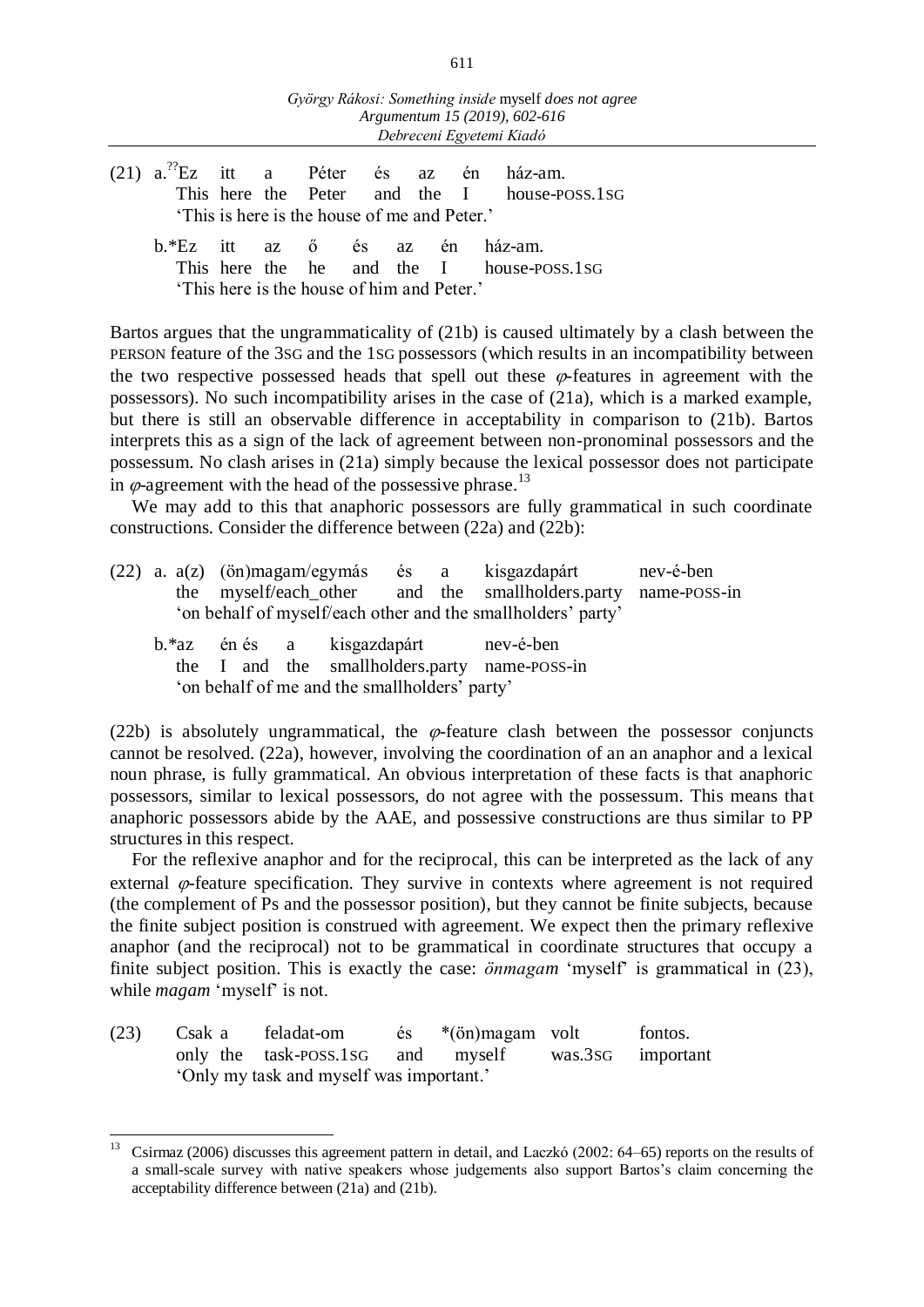612

The primary reflexive is therefore unlike the English reflexive, which is licensed in coordinate structures, as is the case in the English translation of (23). In Hungarian, only complex reflexives are grammatical in these positions, because they are externally specified for 3SG, and thus they can participate in agreement in positions where this is required.<sup>14</sup>

## **6 Conclusions**

I have argued above that the Anaphor Agreement Effect, as a guiding principle on anaphor licensing, makes good predictions for Hungarian, despite some initial concerns for the contrary. In particular, we have established the following:

(i) The primary reflexive and the reciprocal anaphor only occur in positions that are not construed with agreement. This concerns the complement position of postpositions and the unmarked possessor position: true pronouns do show agreement in both cases, but the anaphors do not. In these positions, anaphors pattern up with lexical noun phrases, which likewise do not agree with the respective heads.

(ii) Complex reflexives show constant 3SG agreement externally, and they are grammatical in finite subject positions. This position is always construed with agreement, therefore the primary reflexive and the reciprocal are ungrammatical as finite subjects, even if they are buried in a coordinate structure.

(iii) Reflexive possessors are discourse sensitive and they may lack a clause-mate antecedent altogether. Nevertheless, both the well-behaving and the discourse sensitive uses can be accounted for assuming essentially the same syntax for the reflexive: it carries no external  $\varphi$ features in either case.

(iv) It is unlikely that case deficiency might play a role in the distribution of the data. In fact, the primary reflexive has a nominative form at least in its intensifier uses, and in absence of clear evidence to the contrary, we may generalize this to the whole reflexive paradigm.

It is especially fact (ii) that is surprising, given that *maga* ʻhimself' is a body-part reflexive with synchronic reflexes of its possessive origin. We expect it to pattern up with the Greek *o eaftos tu* 'himself' (8 repeated as (24a)), but we have seen that it does not. Only the complex reflexives can be finite subjects (24b) in Hungarian.

|                             |         | $(24)$ a. O eaftos tu             | tu tu |                      | aresi     | tu | Petru.                                            |
|-----------------------------|---------|-----------------------------------|-------|----------------------|-----------|----|---------------------------------------------------|
|                             |         |                                   |       |                      |           |    | [the self his].NOM CL.DAT like.3sG the Petros.DAT |
|                             |         | 'His own self appeals to Petros.' |       |                      |           |    |                                                   |
| b. Önmaga $/$ *Maga tetszik |         |                                   |       |                      | Péternek. |    |                                                   |
|                             | himself |                                   |       | appeal.3sG Peter.DAT |           |    |                                                   |

ʻHis own self appears to Péter.'

It is crucial to recognize that *maga* ʻhimself' is a very highly grammaticalized possessive structure. It shows no signs of referentiality, which is most obvious in the modification construction in  $(25)$ :<sup>15</sup>

<sup>14</sup> <sup>14</sup> I note here that a frequent translational equivalent of the English coordinate reflexive (*myself and the queen*) in Hungarian is another complex reflexive, *jómaga*. We do not discuss this reflexive here (see Rákosi 2011), but it is noteworthy that only complex reflexives are grammatical in Hungarian in these cases.

<sup>&</sup>lt;sup>15</sup> See Rákosi (2009, 2011) for other arguments towards the same conclusion.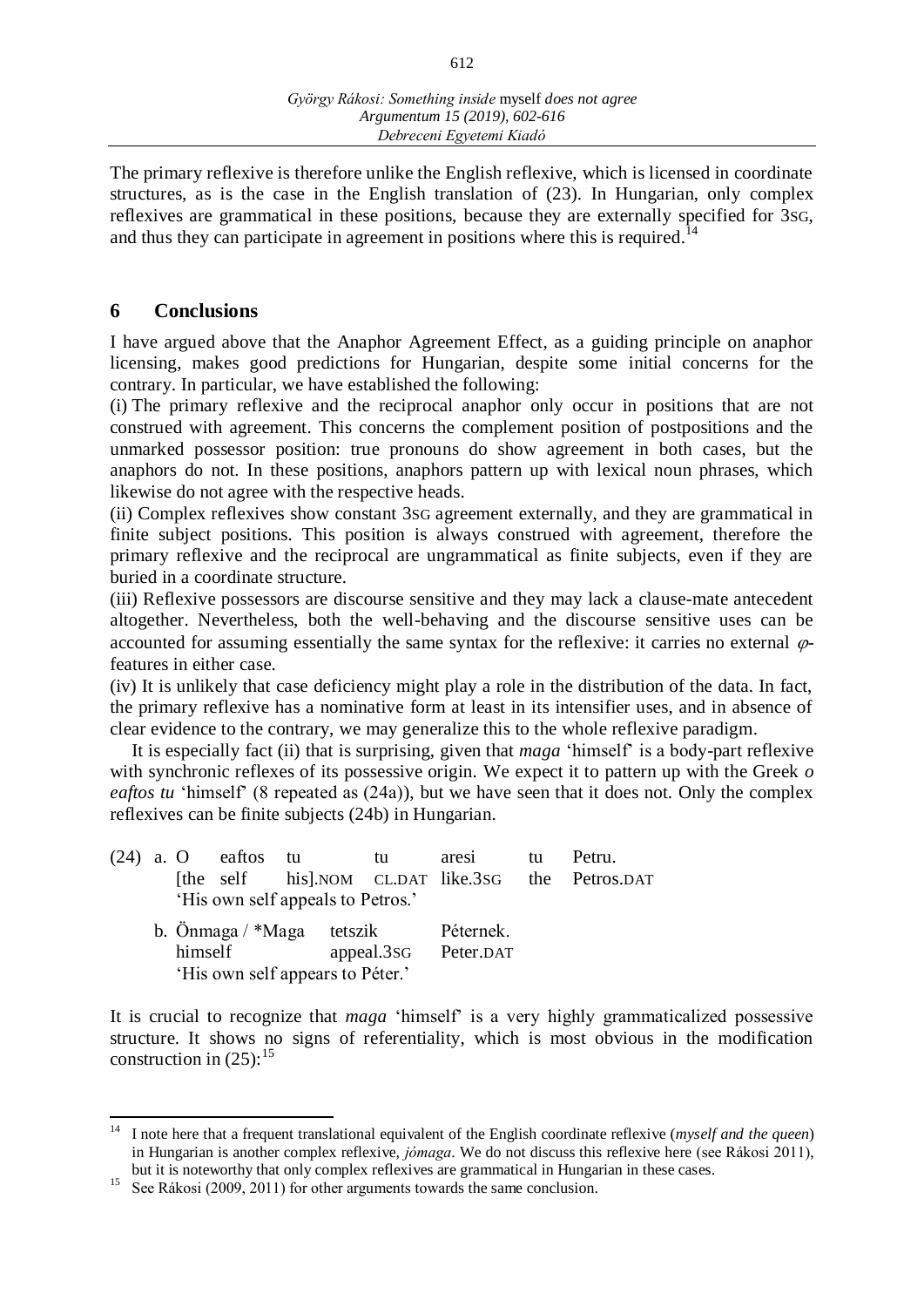(25) a korábbi önmagam / \*magam the former myself ʻmy former self'

Each form in the paradigm of *önmaga* ʻhimself' can be restrictively modified, and when they are, they are also compatible with the definite article. The primary reflexive *maga* ʻhimself' is ungrammatical in this construction. We may capture the difference between the two types of reflexives by assuming the following. First, *önmaga* or *saját maga* carry a 3SG (external) agreement feature, while *maga* does not. Second, this follows from the fact that the stem *mag*is  $\varphi$ -defective in the case of *maga*, but not in the case of *önmaga* or *saját maga*.<sup>16</sup> Intuitively, the extra morphological structure on complex reflexives contributes to structure building and it eliminates the deficiency of the stem, resulting in a *less grammaticalized* possessive structure. Third, this results in the possibility of referential uses in the case of complex reflexives, which we may therefore assume to be DPs, while *maga* is possibly smaller in size.<sup>17</sup> Assuming that possessors are licensed in some functional projection FP, the two types of reflexives can be assigned distinct structural representations as follows:

|  | $(26)$ a. [ <sub>FP</sub> pro]<br>pro | $[\text{mag-am}]$<br>STEM-1SG | <i>magam</i> 'myself' |                                                                                                                                                                           |  |  |
|--|---------------------------------------|-------------------------------|-----------------------|---------------------------------------------------------------------------------------------------------------------------------------------------------------------------|--|--|
|  |                                       | pro SELF-/OWN STEM-1SG        |                       | b. $\left[\int_{DP} \mathcal{O}_{DEF}\right]_{FP}$ pro $\left[\frac{\text{in}}{\text{sin/saját}}\right]_{\text{[mag-am]}}$ on $\left[\frac{\text{in}}{\text{cos}}\right]$ |  |  |

In sum, the primary reflexive is deficient in the sense of (26), and that is the reason why it cannot occupy a position where agreement is required. The complex reflexives, on the other hand, show constant 3SG external agreement, which is trivial agreement in the sense of Preminger (2019). Thus the AAE is maintained across the board since no reflexives occur in positions construed with  $\varphi$ -covarying morphology.

The primary reflexive and the reciprocal behave alike in this respect, but the reciprocal anaphor obviously needs a differential treatment. By the force of the above reasoning, the reciprocal is expected not to carry external agreement features in Hungarian, either. This is perhaps less surprising in the reciprocal case, given that it is the reflexive that has a possessive origin. There are obviously many other factors to consider here, since not every anaphor with a complex structure is grammatical in finite subject positions cross-linguistically. In fact, most obey the AAE, see Preminger (2019) for pertinent discussion. I hope to have shown in this

 $16\,$ See Tucker (2010) for arguments that the head of the Greek reflexive in (24a) carries (valued) agreement features.

<sup>&</sup>lt;sup>17</sup> In earlier work (Rákosi 2009, 2011), I have assumed that *maga* also projects a (defective) DP layer. Each anaphor discussed here triggers the so-called definite object conjugation on the verb, and this requires the object to be a DP in Bartos' (1999) model. More recent work, however, has shown that it is not always warranted to postulate such a strong structural correlate for definite object conjugation, and consequently, it is not necessarily the case that every noun phrase object is a DP in this context. See Coppock & Wechsler (2012) and Wechsler (2013) for details.

I argue in Rákosi (2011) that there are important similarities between the syntax of *önmaga* ʻhimself' and the syntax of names. Restrictive modification, for example, is an option in both cases and it is concomitant with the spellout of the article, as in (25). I also argue in op. cit. that a DP-shell is projected even in the absence of such modification, which is the usual case for both *önmaga* (26b) and names. I assume here for expository purposes that the D-head is occupied by a phonologically zero form of the definite article in (26b), but nothing crucial hinges on that. See Dékány (2011: 93–95) for a detailed discussion and a nanosyntactic account of variation in article use with proper names in Hungarian.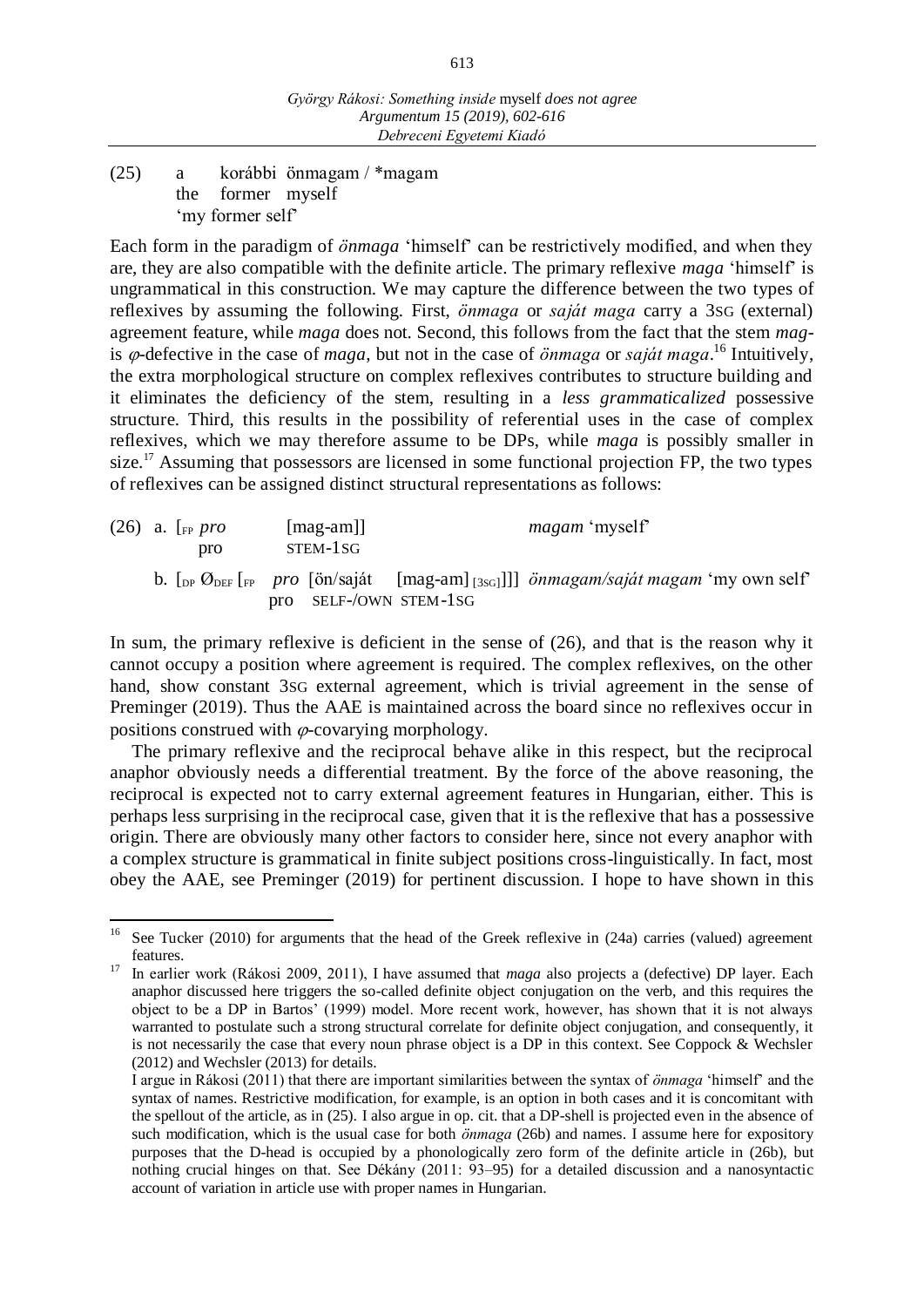paper that one factor that is relevant in this variation is the makeup of the possessive structure that body-part reflexives assume: very highly grammaticalized possessive reflexives, like the Hungarian *maga* 'himself' may be unable to circumvent the AAE because they have a  $\varphi$ defective nominal stem.

#### **Acknowledgements**

The Project no. 111918 (New approaches in the description of the grammar of Hungarian pronominals) has been implemented with the support provided from the National Research, Development and Innovation Fund of Hungary, financed under the K funding scheme. I thank Péter Szűcs for his comments on the manuscript.

#### **References**

Anagnostopoulou, E. & Everaert, M. (1999): Toward a more complete typology of anaphoric expressions. *Linguistic Inquiry* 30 (1), 97–119.

- Bárány, A. (2015): Inverse agreement and Hungarian verb paradigms. In: É. Kiss, K., Surányi, B. & Dékány, É. (eds.): *Approaches to Hungarian 14. Papers from the 2013 Piliscsaba Conference*. Amsterdam/Philadelphia: John Benjamins, 37–65.
- Bartos, H. (1999): *Morfoszintaxis és interpretáció: A magyar inflexiós jelenségek szintaktikai háttere* [*Morphosyntax and interpretation: The syntactic background of inflectional phenomena in Hungarian*]. Doctoral dissertation. Budapest: ELTE Elméleti Nyelvészet Doktori Program.
- Bartos, H. (2001): Mutató névmási módosítók a magyarban: egyezés vagy osztozás? [Demonstrative modifiers in Hungarian: agreement or feature sharing?]. In: Bakró-Nagy, M., Bánréti, Z. & É. Kiss, K. (eds.): *Újabb tanulmányok a strukturális magyar nyelvtan és a nyelvtörténet köréből. Kiefer Ferenc tiszteletére barátai és tanítványai [Recent studies in Hungarian structural grammar and diachroic linguistics. In honour of Ferenc Kiefer, from his friends and students]*, Budapest: Osiris.19–41.
- Coppock, E. (2013): A semantic solution to the problem of Hungarian object agreement. *Natural Language Semantics* 21 (4), 345–371.
- Coppock, E. & Wechsler, S. (2012): The objective conjugation in Hungarian: agreement without phi-features. *Natural Language and Linguistic Theory* 30, 699–740.
- Csirmaz, A. (2006): Anti-agreement: Features and locality. In: Costa, J. & Silva, M. C. F. (eds.): *Studies on agreement*. Amsterdam: John Benjamins, 75–98.
- Dékány, É. (2011): *A profile of the Hungarian DP. The interaction of lexicalization, agreement and linearization with the functional sequence*. Doctoral dissertation. University of Tromsø.
- Dékány, É. (2015): The syntax of anaphoric possessives in Hungarian. *Natural Language and Linguistic Theory* 33 (4), 1121–1168.
- Despić, M. (2011): *Syntax in the absence of determiner phrase*. Doctoral dissertation. University of Connecticut.
- Despić, M. (2015): Phases, reflexives, and definiteness. *Syntax* 18 (3), 201–234.
- den Dikken, M. (1999): On the structural representation of possession and agreement. The case of (anti-)agreement in Hungarian possessed Nominal Phrases. In: Kenesei, I. (ed.):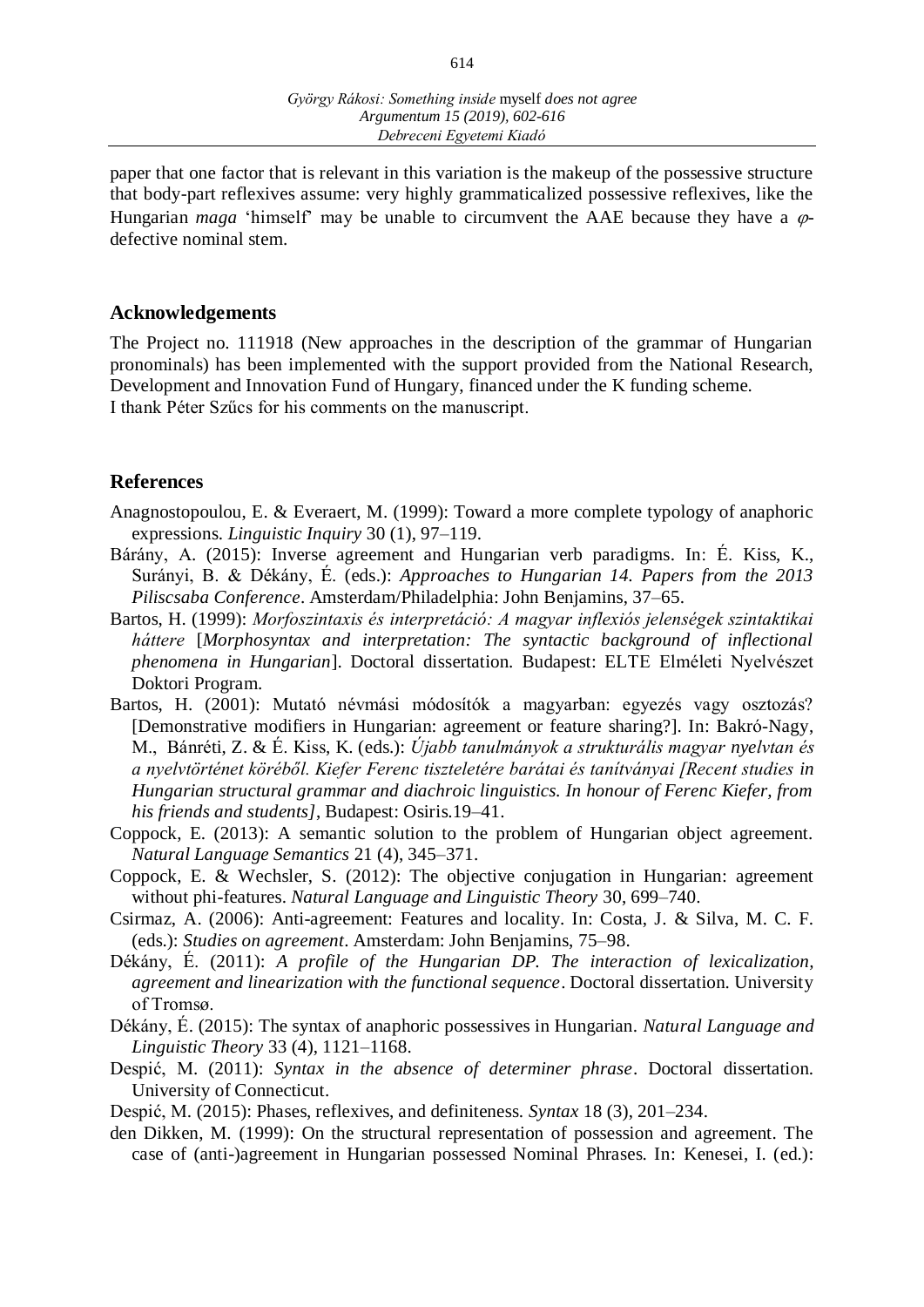*Crossing boundaries: Theoretical Advances in Central and Eastern European Languages*. Amsterdam: John Benjamins, 137–178.

- den Dikken, M. (2006): When Hungarians Agree (to Disagree) The Fine Art of 'Phi' and 'Art'. Ms. New York: CUNY Graduate Center.
- den Dikken, M., Lipták, A. & Zvolenszky, Zs. (2001): On inclusive reference anaphora: new perspectives from Hungarian. In: Megerdoomian, K. & Bar-el, L. A. (eds.): *WCCFL 20 Proceedings*. Somerville, MA: Cascadilla Press, 137–149.
- É. Kiss, K. (2002): *The Syntax of Hungarian*. Cambridge: Cambridge University Press.
- Everaert, M. (2001): Paradigmatic restrictions on anaphors. In: Megerdoomian, K., & Bar-el L.A. (eds.): *WCCFL 20 Proceedings*. Somerville, MA: Cascadilla Press, 178–191.
- Haegeman, L. (2004): A DP-internal Anaphor Agreement Effect. *Linguistic Inquiry* 35 (4), 704–712.
- Hegedűs, V. (2013): *Non-verbal predicates and predicate movement in Hungarian*. Doctoral Dissertation. University of Tilburg.
- König, E. & Gast, V. (2006): Focused assertion of identity: A typology of intensifiers. *Linguistic Typology* 10, 223–276.
- Laczkó, T. (2002): On the treatment of informants' grammaticality judgements. In: Hollósy, B. & Kiss-Gulyás, J. (eds.): *Studies in Linguistics. Volume VI, Part I*. Debrecen: Institute of English and American Studies of the University of Debrecen, 55–68.
- Laczkó, T. (2013): On a much-debated Hungarian predicate: Verb or participle? Syntactic or lexical treatment? *Argumentum* 9, 239–267.
- Preminger, O. (2019 February): The Anaphor Agreement Effect: further evidence against binding-as-agreement. Ms. Accessed at https://ling.auf.net/lingbuzz/004401 .
- Rákosi, Gy. (2009): Beyond identity: the case of a complex Hungarian reflexive. In: Butt, M. King, T. H. (eds.): *The proceedings of the LFG09 Conference*. Stanford: CSLI Publications, 459–479.
- Rákosi, Gy. (2011): Összetett visszaható névmások a magyarban Complex reflexive anaphors in Hungarian]. In: Bartos, H. (ed.): *Általános Nyelvészeti Tanulmányok XXIII*. Budapest: Akadémiai Kiadó, 351–376.
- Rákosi, Gy. (2014): Possessed by something out there: On anaphoric possessors in Hungarian. *Argumentum* 10, 548–559.
- Rákosi, Gy. (2015): Psych verbs, anaphors, and the configurationality issue in Hungarian. In: É. Kiss, K., Surányi, B. & Dékány, É. (eds.): *Approaches to Hungarian 14. Papers from the 2013 Piliscsaba Conference*. Amsterdam/Philadelphia: John Benjamins, 245–266.
- Rákosi, Gy. (2017): The definite article and anaphoric possessors in Hungarian. *Linguistica Brunensia* 65 (2), 21–33.
- Rákosi, Gy. (To appear): With or without the definite article: On the syntax of anaphoric possessor strategies in Hungarian. In: Hegedűs, V. & Vogel, I. (eds.): *Approaches to Hungarian 16. Papers from the Budapest Conference*. Amsterdam/Philadelphia: John Benjamins.
- Reuland, E. (2001): The primitives of binding. *Linguistic Inquiry* 32 (3), 439–492.
- Reuland, E. (2011): *Anaphora and language design. Linguistic Inquiry Monographs* 62. Cambridge, Mass.: The MIT Press.
- Rizzi, L. (1990): On the Anaphor-Agreement Effect. *Rivista di Linguistica* 2, 27–42.
- Sundaresan, S. (2014): Revisiting the Anaphor Agreement Effect: a new pattern from Tamil. In: Assmann, A., Bank, S., Georgi, D., Klein, T., Weisser, P. & Eva Zimmermann (eds.): *Linguistische Arbeitsberichte* 92. Institut für Linguistik der Universität Leipzig, 499–526.